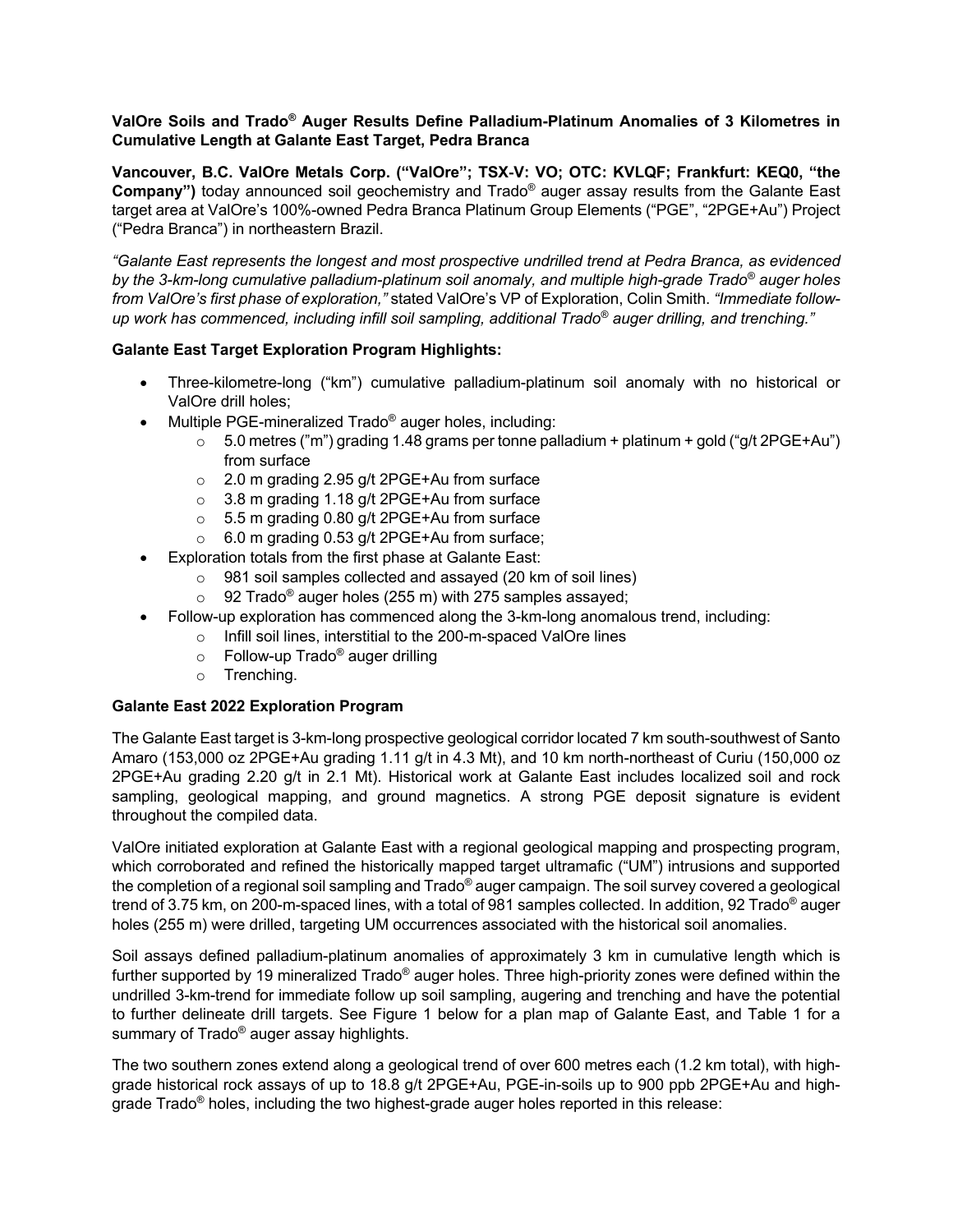- Trado® auger hole AD22GE35: 5 m grading 1.48 g/t 2PGE+Au from surface;
- Trado® auger hole AD22GE02: 2 m grading 2.95 g/t 2PGE+Au from surface.

Follow-up Trado® augering and trenching has commenced at the southern anomalies to further delineate the extent of near-surface PGE mineralization. The continuity of mineralization at depth is to be tested with the core and/or RC drill. Trado® end of hole depths typically represent that the auger has entered impenetrable unweathered to less weathered bedrock, so it is common that mineralization and UMs remain fully open at depth and require follow-up drilling.

The northern soil anomaly extends over a trend of 1.8 km, with continuous palladium and platinum mineralization returned in soils and Trado® holes. Follow-up soil sampling has commenced, with two additional soil lines infilling the 200-m-spaced lines from the regional survey.



**Figure 1: Galante East target plan map with highlights of the first phase of geochemistry.**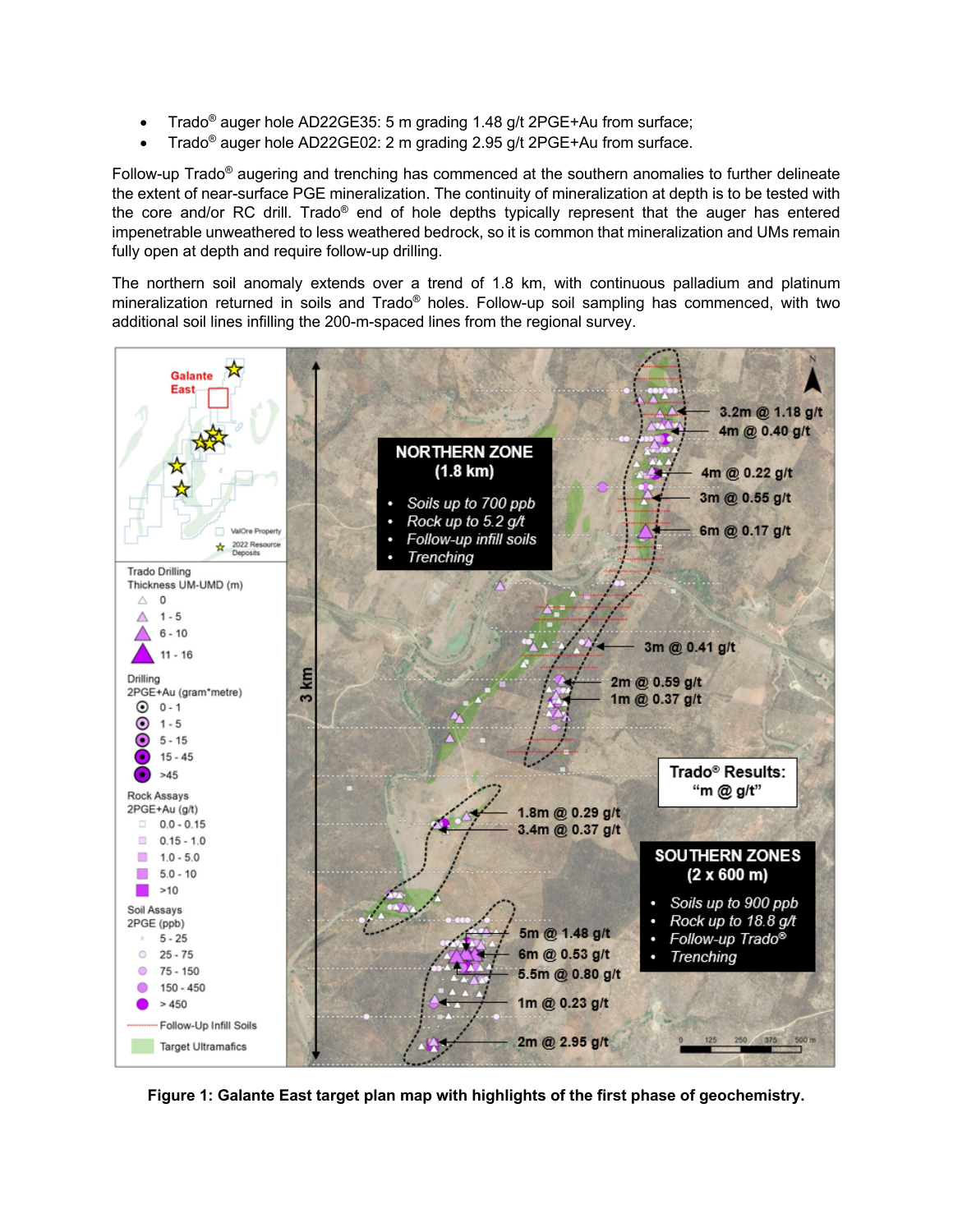| <b>Hole ID</b>  | <b>From</b><br>(m) | To<br>(m) | Length<br>(m) | 2PGE+Au<br>(g/t) | 2PGE+Au Interval Summary                    |
|-----------------|--------------------|-----------|---------------|------------------|---------------------------------------------|
| <b>AD22GE02</b> | 0.00               | 2.00      | 2.00          | 2.95             | 2 m grading 2.95 g/t 2PGE+Au from surface   |
| AD22GE04        | 0.00               | 1.00      | 1.00          | 0.23             | 1 m grading 0.23 g/t 2PGE+Au from surface   |
| AD22GE14        | 2.00               | 3.00      | 1.00          | 0.67             | 1 m grading 0.67 g/t 2PGE+Au from 2 m       |
| <b>AD22GE16</b> | 0.00               | 5.50      | 5.50          | 0.80             | 5.5 m grading 0.80 g/t 2PGE+Au from surface |
| <b>AD22GE17</b> | 0.00               | 6.00      | 6.00          | 0.53             | 6 m grading 0.53 g/t 2PGE+Au from surface   |
| AD22GE18        | 0.00               | 6.00      | 6.00          | 0.32             | 6 m grading 0.32 g/t 2PGE+Au from surface   |
| AD22GE20        | 1.00               | 2.00      | 1.00          | 0.34             | 1 m grading 0.34 g/t 2PGE+Au from 1 m       |
| AD22GE28        | 0.00               | 1.00      | 1.00          | 0.37             | 1 m grading 0.37 g/t 2PGE+Au from surface   |
| AD22GE29        | 0.00               | 2.00      | 2.00          | 0.59             | 2 m grading 0.59 g/t 2PGE+Au from surface   |
| <b>AD22GE35</b> | 0.00               | 5.00      | 5.00          | 1.48             | 5 m grading 1.48 g/t 2PGE+Au from surface   |
| AD22GE39        | 0.00               | 1.00      | 1.00          | 0.35             | 1 m grading 0.35 g/t 2PGE+Au from surface   |
| AD22GE41        | 0.00               | 3.40      | 3.40          | 0.37             | 3.4 m grading 0.37 g/t 2PGE+Au from surface |
| AD22GE43        | 0.00               | 1.80      | 1.80          | 0.29             | 1.8 m grading 0.29 g/t 2PGE+Au from surface |
| AD22GE59        | 1.00               | 4.00      | 3.00          | 0.41             | 3 m grading 0.41 g/t 2PGE+Au from 1 m       |
| AD22GE63        | 1.00               | 5.00      | 4.00          | 0.22             | 4 m grading 0.22 g/t 2PGE+Au from 1 m       |
| AD22GE68        | 0.00               | 3.00      | 3.00          | 0.55             | 3 m grading 0.55 g/t 2PGE+Au from surface   |
| AD22GE77        | 0.00               | 4.00      | 4.00          | 0.40             | 4 m grading 0.40 g/t 2PGE+Au from surface   |
| <b>AD22GE84</b> | 0.00               | 3.80      | 3.80          | 1.18             | 3.8 m grading 1.18 g/t 2PGE+Au from surface |
| AD22GE85        | 0.00               | 6.00      | 6.00          | 0.17             | 6 m grading 0.17 g/t 2PGE+Au from surface   |

**Table 1: Trado® Assay Highlights, Galante East Target**

# **About the Trado® Auger, Trenching and Soil Sampling Methodology**

CLICK HERE for more information regarding Trado® auger and trenching methodology, and CLICK HERE for more information regarding soil sampling and assay procedures.

## **Quality Control/Quality Assurance ("QA/QC") and Grade Interval Reporting**

CLICK HERE for a summary of ValOre's policies and procedures related to QA/QC and grade interval reporting.

### **Qualified Person (QP)**

The technical information in this news release has been prepared in accordance with Canadian regulatory requirements set out in NI 43-101 and reviewed and approved by Colin Smith, P.Geo., ValOre's QP and Vice President of Exploration.

#### **About ValOre Metals Corp.**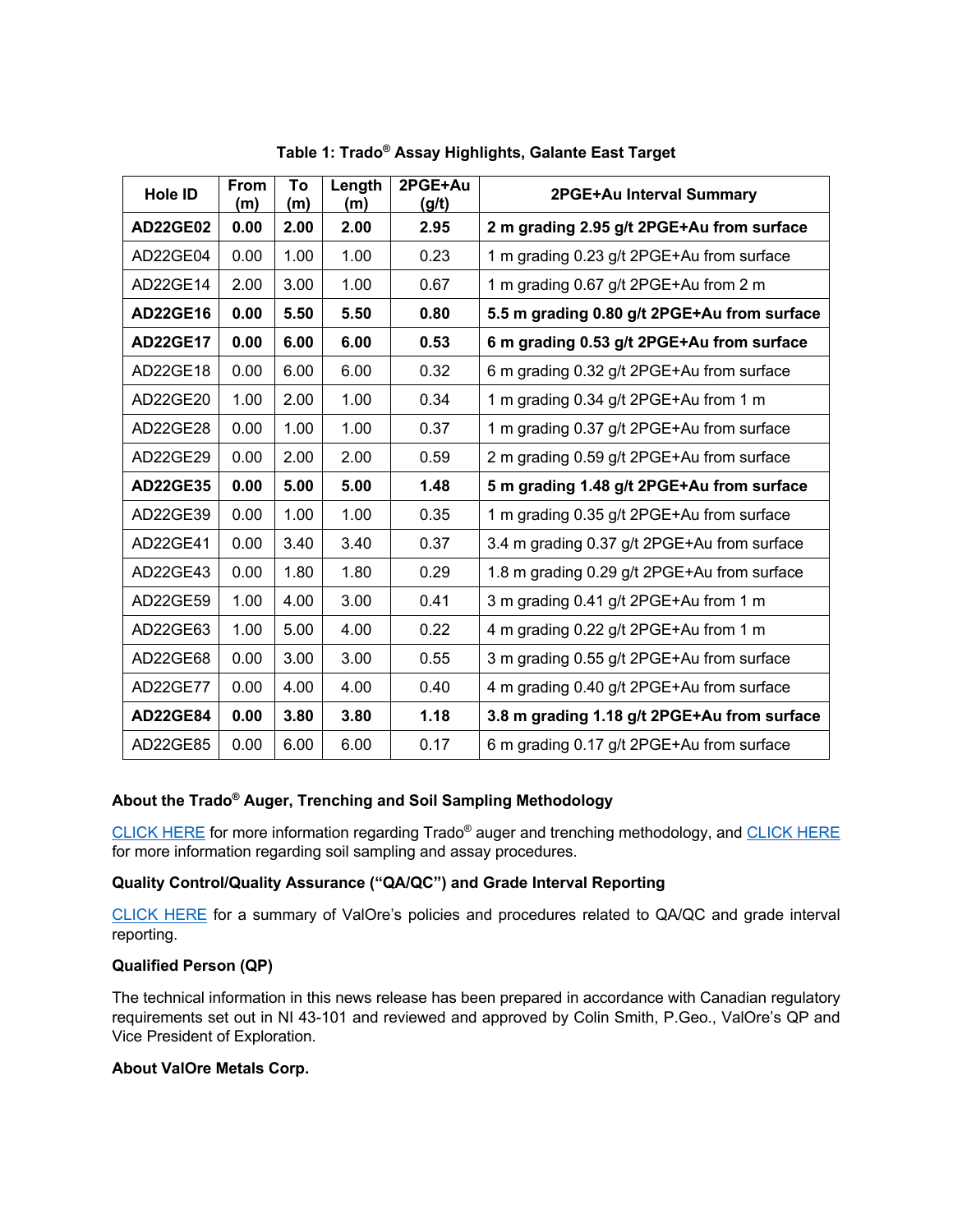**ValOre Metals Corp. (TSX**-**V: VO)** is a Canadian company with a portfolio of high-quality exploration projects. ValOre's team aims to deploy capital and knowledge on projects which benefit from substantial prior investment by previous owners, existence of high-value mineralization on a large scale, and the possibility of adding tangible value through exploration, process improvement, and innovation.

In May 2019, ValOre announced the acquisition of the Pedra Branca Platinum Group Elements (PGE) property, in Brazil, to bolster its existing Angilak uranium, Genesis/Hatchet uranium and Baffin gold projects in Canada.

The Pedra Branca PGE Project comprises 52 exploration licenses covering a total area of 56,852 hectares (140,484 acres) in northeastern Brazil. At Pedra Branca, 7 distinct PGE+Au deposit areas host, in aggregate, a 2022 NI 43-101 inferred resource of 2.198 Moz 2PGE+Au contained in 63.6 Mt grading 1.08 g/t 2PGE+Au (CLICK HERE for news release dated March 24, 2022). All the currently known Pedra Branca inferred PGE resources are potentially open pittable.

Comprehensive exploration programs have demonstrated the "District Scale" potential of ValOre's Angilak Property in Nunavut Territory, Canada that hosts the Lac 50 Trend having a current Inferred Resource of 2,831,000 tonnes grading 0.69% U3O8, totaling 43.3 million pounds U3O8. For disclosure related to the inferred resource for the Lac 50 Trend uranium deposits, please CLICK HERE for ValOre's news release dated March 1, 2013.

ValOre's team has forged strong relationships with sophisticated resource sector investors and partner Nunavut Tunngavik Inc. (NTI) on both the Angilak and Baffin Gold Properties. ValOre was the first company to sign a comprehensive agreement to explore for uranium on Inuit Owned Lands in Nunavut Territory and is committed to building shareholder value while adhering to high levels of environmental and safety standards and proactive local community engagement.

On behalf of the Board of Directors,

"Jim Paterson"

James R. Paterson, Chairman and CEO

ValOre Metals Corp.

For further information about ValOre Metals Corp., or this news release, please visit our website at www.valoremetals.com or contact Investor Relations at 604.653.9464, or by email at contact@valoremetals.com.

ValOre Metals Corp. is a proud member of Discovery Group. For more information please visit: http://www.discoverygroup.ca/

Neither the TSX Venture Exchange nor its Regulation Services Provider (as that term is defined in the policies of the TSX Venture Exchange) accepts responsibility for the adequacy or accuracy of this release.

This news release contains "forward-looking statements" within the meaning of applicable securities laws. Although ValOre believes that the expectations reflected in its forward-looking statements are reasonable, such statements have been based on factors and assumptions concerning future events that may prove to be inaccurate. These factors and assumptions are based upon currently available information to ValOre. Such statements are subject to known and unknown risks, uncertainties and other factors that could influence actual results or events and cause actual results or events to differ materially from those stated, anticipated or implied in the forward-looking statements. A number of important factors including those set forth in other public filings could cause actual outcomes and results to differ materially from those expressed in these forward-looking statements. Factors that could cause the actual results to differ materially from those in forward-looking statements include the future operations of ValOre and economic factors. Readers are cautioned to not place undue reliance on forward-looking statements. The statements in this press